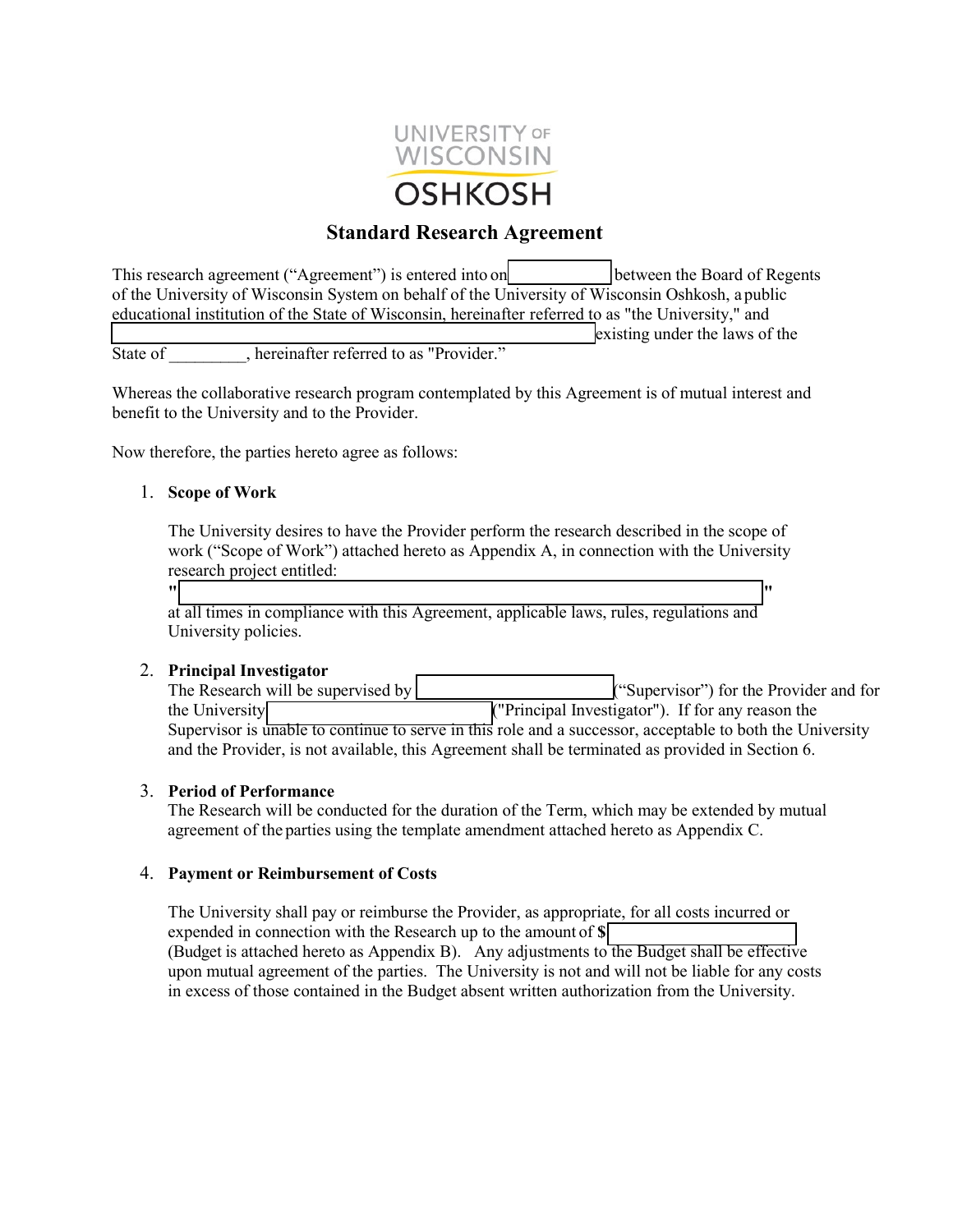| 5. Payment Schedule (Choose one of the following options by checking the appropriate box) |  |  |
|-------------------------------------------------------------------------------------------|--|--|
|                                                                                           |  |  |

Option A:

 $\Box$ 

This is a fixed-price Agreement. Upon execution of this Agreement, the Provider will submit an invoice for full payment of the Budget due within thirty (30) days from receipt of the invoice.

|                                                              | Option B:                                                                                                                                                                                                                                                                                                                                           |  |  |  |  |
|--------------------------------------------------------------|-----------------------------------------------------------------------------------------------------------------------------------------------------------------------------------------------------------------------------------------------------------------------------------------------------------------------------------------------------|--|--|--|--|
|                                                              | This is a fixed-price Agreement. Upon execution of this Agreement, the Provider will submit<br>invoices for payment due within thirty (30) days from receipt of the invoice in accordance<br>with the following schedule:                                                                                                                           |  |  |  |  |
|                                                              | 60% is due upon execution of the Agreement,                                                                                                                                                                                                                                                                                                         |  |  |  |  |
|                                                              | $30\%$ is due<br>days from the start date of the Period of<br>Performance, and                                                                                                                                                                                                                                                                      |  |  |  |  |
|                                                              | 10% is due 30 days after the Period of Performance ends.                                                                                                                                                                                                                                                                                            |  |  |  |  |
|                                                              | Option C:                                                                                                                                                                                                                                                                                                                                           |  |  |  |  |
|                                                              | This is a cost-reimburseable Agreement. The Provider will submit invoices in accordance with<br>the deliverables identified and provided in the Scope of Work. Invoice frequency and<br>reimbursement terms are outlined by the University under "Additional Terms" below.<br>Payments are due within thirty (30) days from receipt of the invoice. |  |  |  |  |
|                                                              | Additional Terms (Provide detail):                                                                                                                                                                                                                                                                                                                  |  |  |  |  |
| Upon completion of agreement scope of work and deliverables. |                                                                                                                                                                                                                                                                                                                                                     |  |  |  |  |
|                                                              |                                                                                                                                                                                                                                                                                                                                                     |  |  |  |  |
|                                                              |                                                                                                                                                                                                                                                                                                                                                     |  |  |  |  |
|                                                              |                                                                                                                                                                                                                                                                                                                                                     |  |  |  |  |

Checks shall be made payable to:

and sent to:

For identification purposes, each payment shall include the invoice number and account number as referenced on the invoice.

#### 6. **Termination**

The term of this Agreement ("Term") shall be from  $\vert$  to  $\vert$ 

This Agreement may be terminated by the University upon thirty (30) days written notice to the Provider pursuant to the Notices section stated herein. This Agreement may be terminated by the Provider if circumstances beyond the Provider's reasonable control preclude continuation of the Research or this Agreement.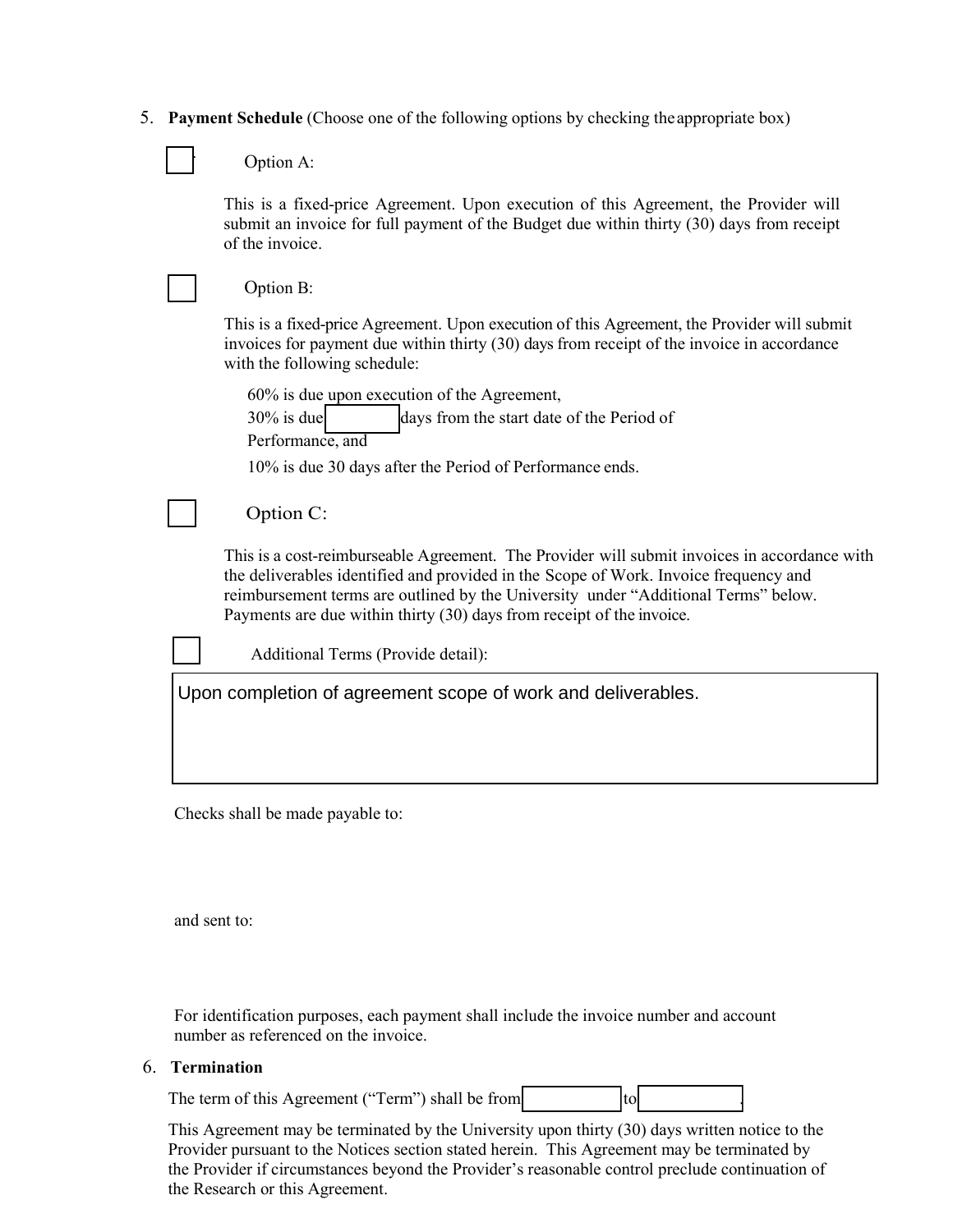In the event that either party hereto materially breaches any of the terms or conditions of this Agreement, and fails to remedy such breach within thirty (30) days after receipt of written notice thereof from the other party hereto, the non-breaching party may, at its option and in addition to any other remedies which it may have by law or in equity, pursuant to the Notices section herein, terminate this Agreement by sending notice of termination in writing to the other party to such effect, and such termination shall be effective as of the date of the receipt of such notice.

Upon termination of this Agreement, the University will pay or reimburse the Provider, as appropriate, for all outstanding costs and non-cancelable commitments incurred or expended in the performance of the Research, such payment or reimbursement together with other outstanding payments or reimbursements not to exceed the total Cost of Services specified in Section 4 herein.

# 7. **Intellectual Property Rights**

- a) Background Intellectual Property. This Agreement does not affect the ownership of any Intellectual Property controlled or owned by either of the parties prior to the execution of this Agreement (hereinafter referred to as "Background Intellectual Property").
- b) Research Intellectual Property.
	- 1. Any and all discoveries, inventions and other subject matter (whether patentable or not), including copyrights and trademarks that are conceived and reduced to practice as part of the research to be conducted under this Agreement and all intellectual property rights therein shall be considered Research Intellectual Property.
		- a. Inventorship and authorship of Research Intellectual Property shall be determined according to U.S. intellectual property laws.
		- b. Titles to any Research Intellectual Property made solely by employees, agents or representatives of Provider shall be owned by Provider. Titles to any Research Intellectual Property made solely by the University employees, agents, or representatives shall be assigned to and solely owned by University. Research Intellectual Property jointly made by employees, agents or representatives of both University and Provider shall be jointly owned by Provider and University.
		- c. With respect to any rights afforded to the University, such rights may be assigned to the WiSys Technology Foundation as the designated patent management organization for the University.
	- 2. If the United States government (through any of its agencies or otherwise) has funded research, during the course of or under which any of the University's Background or Research Intellectual Property was or is conceived or made, the United States government may be entitled under the provisions of 35 U.S.C. §§200-212 and applicable regulations of Chapter 37 of the Code of Federal Regulations, to a non-exclusive, nontransferable, irrevocable, paid-up license to practice or have practiced any inventions resulting from such for governmental purposes.
	- 3. Should the parties seek to commercialize any Research Intellectual Property developed, the parties agree to elect either Provider's technology transfer office or University's designated technology transfer office, WiSys Technology Foundation as the lead party (hereinafter referred to as the "Lead Commercialization Party") to manage such efforts. Such efforts will be governed under a supplementary agreement executed and mutually agreed upon between the parties and the Lead Commercialization Party and any subsequent revenue will be shared based upon the contribution of the parties.
	- 4. Should either of the party's Background Intellectual Property be required for the commercialization of any Research Intellectual Property, the parties agree to negotiate in good faith under the terms of a separate agreement the grant of rights necessary for such commercialization.
	- 5. Each party grants the other a royalty-free, non-exclusive license for use of its Background Intellectual Property as well as any Research Intellectual Property developed that is necessary for the practice of the results of the Scope of Work. For the avoidance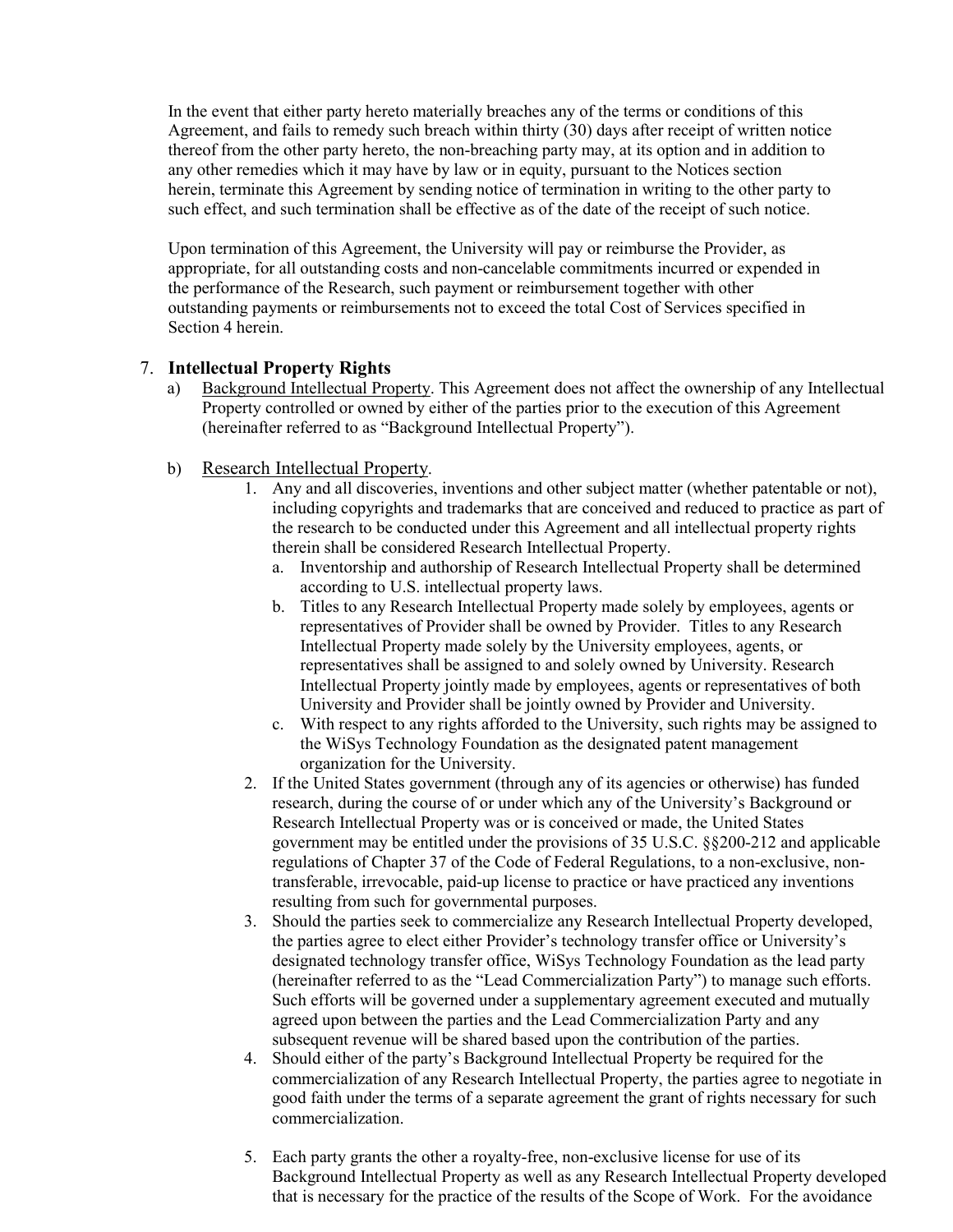of doubt, all such use shall be for non-commercial, academic research purposes only.

#### 8. **Publication**

Either party may publish its results from the Research and each party agrees to provide to the other a copy of any such publications at the time of submission. Whenever possible, the publishing party shall provide the other party a thirty (30) day period in which to review proposed publications, identify material on which patent applications should be filed, and submit other comments. Each party will give serious and good-faith consideration to any comments received from the other, provided, however, that such comments are received in sufficient time so as not to delay publication. The non-publishing party may submit a written request to the publishing party that submission of the proposed publication be delayed by up to ninety (90) consecutive days. Notwithstanding anything stated in sections 7 or 8 herein, the University shall be sole owner of any and all Research data, analysis, deliverables and all other results for purposes of unrestricted access and right to use and publish the same.

## 9. **Consultation**

Selected personnel of the University, including the Principal Investigator, shall have the right to confer with the Supervisor and his/her associates for such reasonable periods and at such times as are reasonable and mutually convenient.

#### 10. **Publicity**

Neither party shall use the name of the University, nor any member of the University's staff in connection with any products, promotion, or advertising without the prior written approval of the other party.

#### 11. **Reports**

The Provider will furnish the University periodic reports during the Period of Performance summarizing the Research and related matters, upon request and/or per the Scope of Work, as applicable. The Supervisor will maintain a consistent means of communication with the Principal Investigator during the Period of Performance as provided in Appendix A. The University may request a final report from the Provider upon expiration or termination of this Agreement.

#### 12. **Confidentiality**

The Provider shall at all times maintain in confidence proprietary, trade-secret and other sensitive or confidential information disclosed or submitted to the Provider by the University pursuant to this Agreement that is designated in writing or orally as confidential information at the time of disclosure.

Confidential Information does not include information which:

- $\circ$  is generally available in the public domain or becomes available to the public through no act of the Provider;
- o is independently known prior to receipt thereof or is discovered independently by an employee of the Provider who had no access to the information supplied by the University under this Agreement;
- o is made available to the Provider as a matter of lawful right by a third party; or
- o must be disclosed by law or pursuant to an order of a court of competent jurisdiction.

The University shall only provide that Confidential Information to Provider which is required for Provider to perform the Research, and Provider retains the right to refuse to accept any such Information which it does not consider to be essential to the completion of the Research. The obligations of each party under this paragraph shall survive and continue for two (2) years after this Agreement expires or is terminated.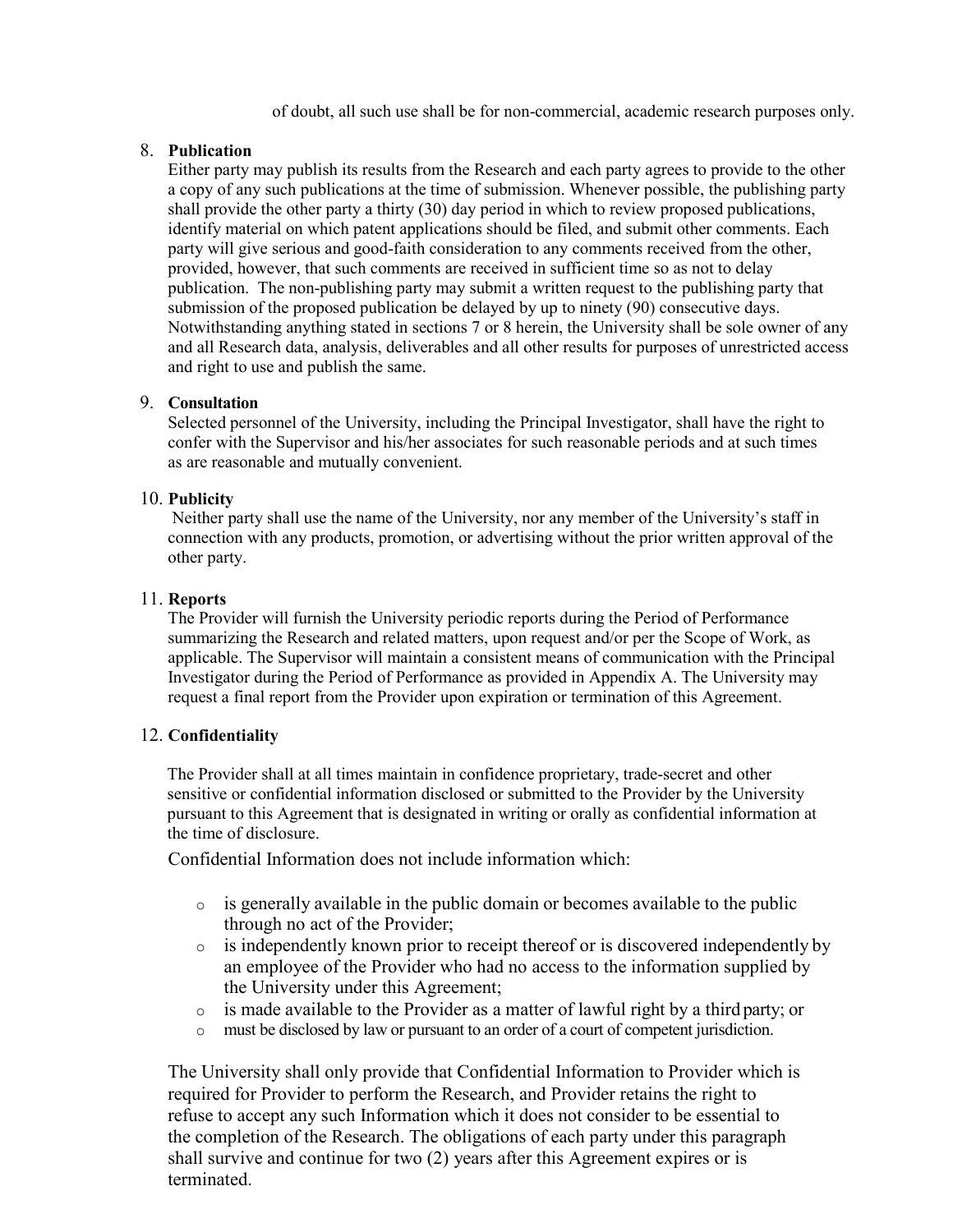## 13. **Human Subjects Protections**

In the event that the Scope of Work involves the use of humans as research subjects, the Provider will conduct such research in accordance with the written protocol approved by the appropriate Institutional Review Board, applicable law, and the University's ethical standards, policies and procedures.

# 14. **Liability**

The Provider agrees to indemnify and hold the University, its officers, employees, or agents, harmless from any loss, claim, damage, or liability of any kind involving or resulting from the acts or omissions of an officer, employee, or agent of the Provider arising out of or in connection with this Agreement.

# 15. **Warranties**

The Provider represents and warrants that it will perform the Research in accordance with no less than industry standard, and at all times in compliance with the Scope of Work.

# 16. **Equipment**

Title to any equipment or supplies purchased or manufactured in the performance of the Research hereunder shall vest in the party whose funds were used to purchase the same.

# 17. **Assignment**

Neither party shall assign this Agreement to a third party without the prior written consent of the other party, which consent shall not be unreasonably withheld.

## 18. **Independent Inquiry**

Nothing in this Agreement does, now or in the future, nor shall it be construed to, limit the freedom of researchers, including the Principal Investigator, who are participants in this Agreement or otherwise involved in the fulfillment of a party's obligations hereunder, regardless of whether paid under this Agreement, from engaging in similar research inquiries made independently under other grants, contracts or agreements with parties other than the other party.

# 19. **Independent Contractor**

In the performances of all Research and related activities under this Agreement:

- o Each party and its personnel shall be deemed to be and shall be an independent contractor and, as such, shall not be entitled to any benefits applicable to employees of the other party;
- o Neither party is authorized or empowered to act as agent for the other for any purpose and shall not on behalf of the other enter into any contract, warranty, or representation as to any matter. Neither party shall be bound by or liable for the acts or conduct of the other.

## 20. **Insurance**

Both parties independently represent that they have adequate liability coverage, such protection being applicable to their respective officers, employees, and agents while acting within the scope of employment.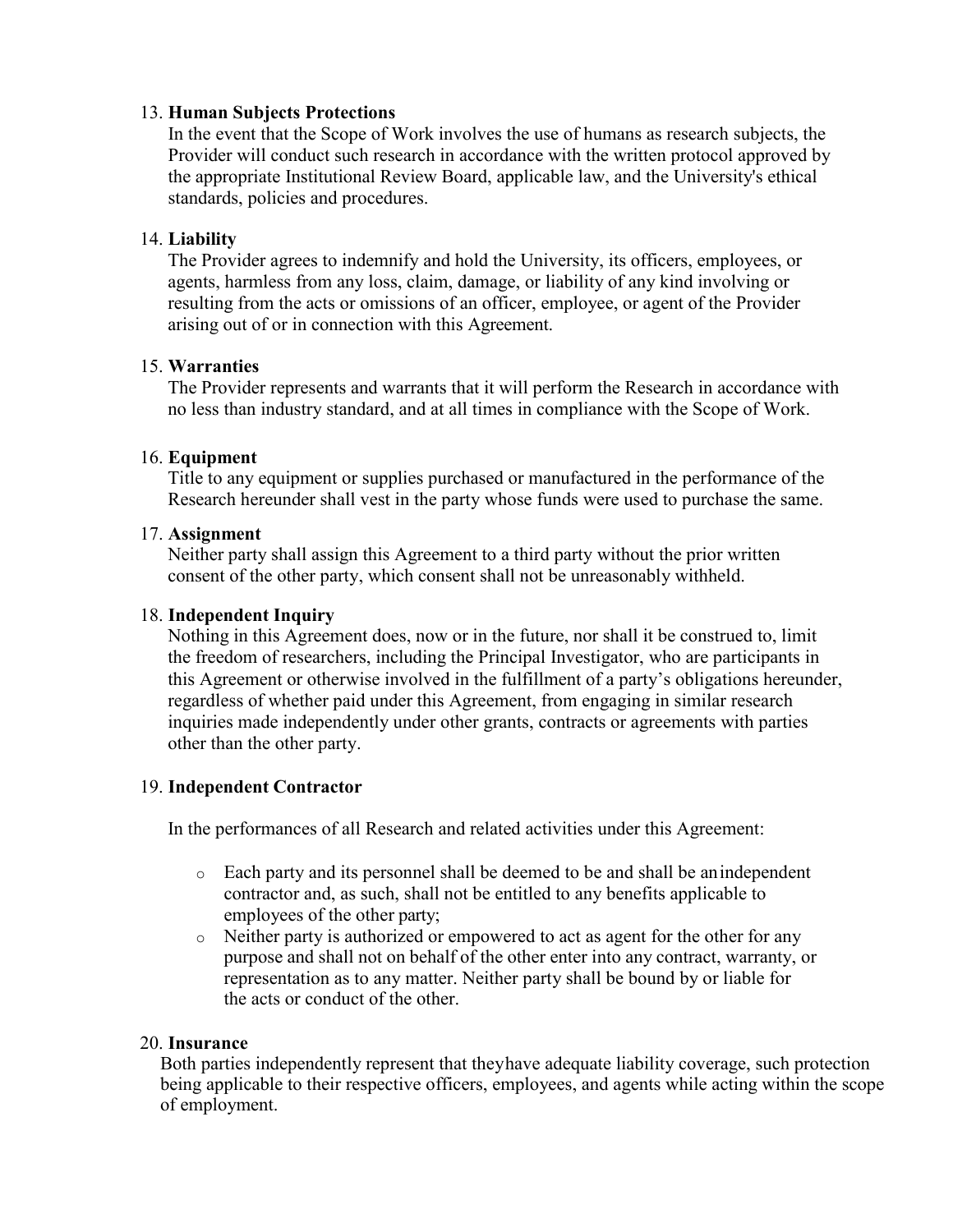# 21. **Notices**

Notices and communications hereunder shall be deemed made if given by registered or certified envelope, postage prepaid, and addressed to the party to receive such notice, invoice, or communication at the address given below, or such other addresses as may hereafter be designated by notice in writing.

# **If to Provider:**

| <b>Technical Matters:</b>   | <b>Administrative Matters:</b>                  |  |
|-----------------------------|-------------------------------------------------|--|
| Name                        | Name                                            |  |
| Address                     | Address                                         |  |
| City, State, Zip Code       | City, State, Zip Code                           |  |
| Phone & E-mail              | Phone & E-mail                                  |  |
| If to the University:       |                                                 |  |
| <b>Technical Matters:</b>   | <b>Administrative Matters:</b>                  |  |
| Principal Investigator Name | Office of Sponsored Programs<br>800 Algoma Blvd |  |
| University Address          | Dempsey 214                                     |  |
| City, State, Zip Code       | Oshkosh, WI 54901-8601                          |  |
| Phone & E-mail              | E-mail                                          |  |